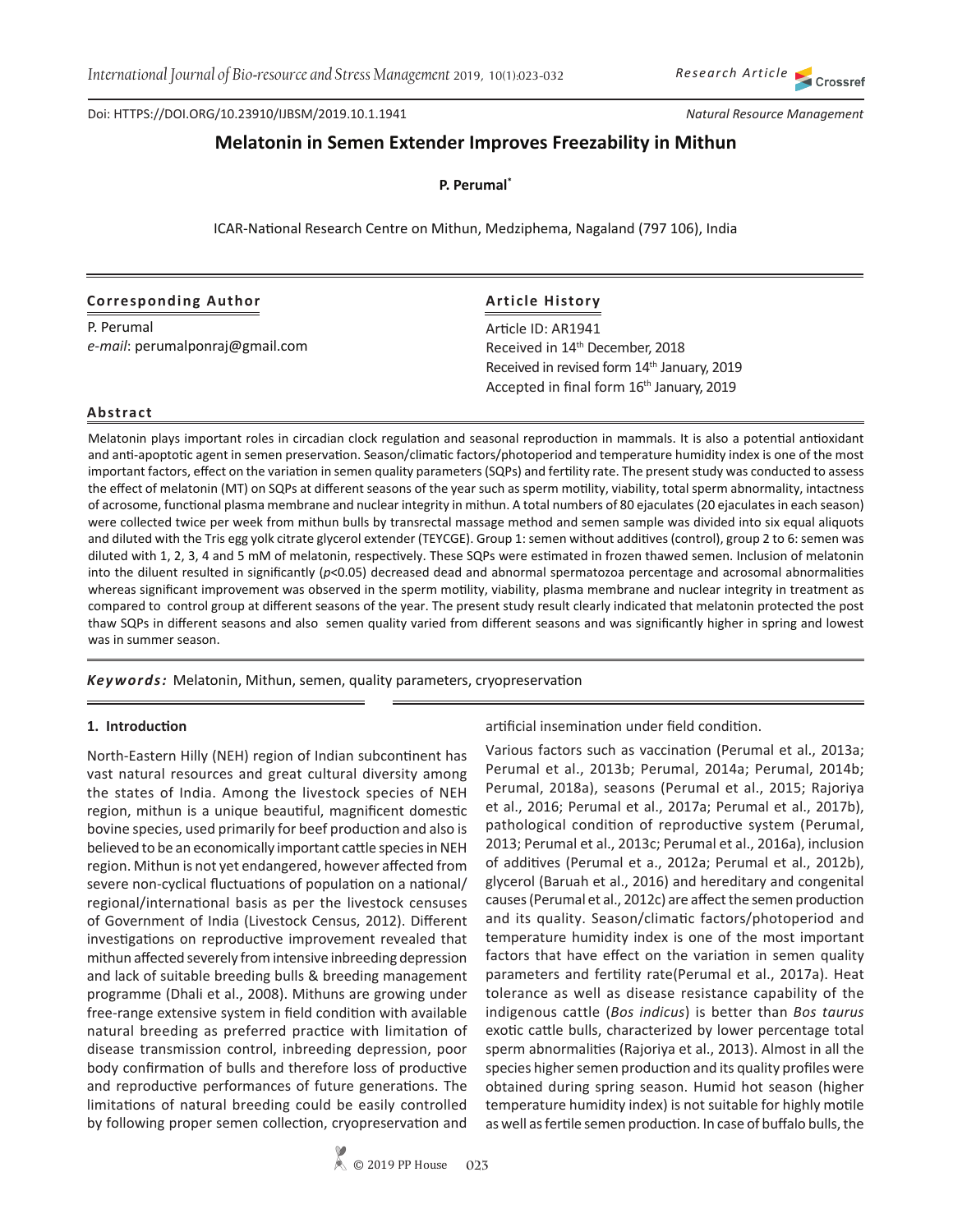animals perform better during winter as well as during spring seasons, whereas *Bos indicus* zebu bulls ejaculate semen with higher motility especially during spring as well as summer seasons (Rajoriya et al., 2013). Seasonal effect on freezability of buffalo bull semen clearly reported that the season has significant effect on post-thaw motility and values were being highest in semen samples collected and cryopreserved during winter and lowest was in summer season (Sagdeo et al., 1991).

Antioxidants are present in semen to protect the sperm against free radical (Perumal et al., 2013f; Perumal et al., 2014c). However, these antioxidants level are decreased during the process of extension and preservation process in liquid as well as in frozen state (Kumar et al., 2011; Perumal, 2017). Therefore, supplementation (Perumal et al., 2013f; Perumal et al., 2014c) or feeding of the natural/synthetic antioxidants (Jayaganthan et al., 2013; Jayaganthan et al., 2015) could able to reduce the deleterious effect of oxidative and cryo stress during the process of semen preservation (Perumal et al., 2011a; Perumal et al., 2011b). Melatonin is a natural indole derivative endogenous substance secreted rhythmically and released by the endocrine pineal gland in the brain and plays important roles in circadian clock regulation as well as seasonal reproduction in mammals (Reiter, 1991). Moreover, it was demonstrated that it has multiple actions on different physiological processes and also melatonin and its metabolites are the indirect powerful potential antioxidants and it is a powerful direct scavengers of free radicals (Reiter et al., 1998). Unlike the majority of other known free radical scavengers, melatonin is the multifunctional as well as universal antioxidants (Tomás-Zapico and Coto-Montes, 2005). It is an amphophilic compound as it is soluble both in water as well as in lipids as a hydrophilic and hydrophobic antioxidant. Further, it was reported that melatonin also stimulates the enzymes which are involved in metabolising free radicals and reactive oxygen species and preserves cell membrane fluidity suitable for higher fertility rate. As it was reported that melatonin has potent as twice as vitamin E in scavenging the peroxyl radicals (Pieri et al., 1994) and also it is more effective in removing hydroxyl radicals than reduced glutathione or mannitol (Hardeland et al., 1993). It was also reported that melatonin minimizes or prevents the *in vitro* sperm capacitation and inhibit apoptotic like changes which indicates it has a direct action on spermatozoa. Inclusion of

melatonin into the ram sperm (Ashrafi et al., 2011), boar sperm (Hyun-Yong et al., 2006), bull sperm (Ashrafi et al., 2013) and mithun (Perumal et al., 2013d) has been reported that it protected the sperm against the harmful effects of free radicals or ROS and improved the sperm motility, membrane integrity and ferility in the frozen state.

Further, available of literatures revealed scanty of information on effect of melatonin on the semen quality profiles during ultralow temperature cryopreservation of mithun semen at different seasons. Hence, the objective of this study was designed to assess the effect of this additive, melatonin on the post thaw SQPs in mithun at different seasons to pursuit future semen collection and preservation protocols.

#### **2. Materials and Methods**

#### *2.1. Experimental animals*

Eight apparently healthy adult mithun bulls of approximately 4 to 6 yr of age with good body condition (score 5-6) were selected from the herd of mithun derived from various hilly tracts of the NEH region of India especially Arunachal Pradesh, Nagaland, Manipur and Mizoram and maintained under uniform feeding, housing and lighting conditions in ICAR-National Research Centre on Mithun, Medziphema, Nagaland, India. Semen was collected from the animals through rectal massage method. Briefly, seminal vesicles were massaged centrally and backwardly for 5 min followed by the gentle milking of ampullae one by one for 3–5 min, which resulted into erection and ejaculation (Palmer et al., 2004). An assistant collected the semen as it was emitted from the preputial orifice into a plastic bag suspended in a thermos containing warm water at the bottom, resulting in a temperature of 35-38 °C in the plastic bag. During collection, the initial transparent secretions were discarded and neat semen drops were collected in a graduated test tube with the help of a funnel.

#### *2.2. Semen collection and processing*

The collection seasons were divided into four based on the temperature humidity index viz. spring (February to April; THI: 63.51±1.85), summer (May to July; THI: 76.06±1.74), autumn (August to October; THI: 74.00±1.77) and winter (November to January; THI: 54.41±1.09) (Table 1). A total numbers of 40 ejaculates (10 ejaculates from each season)

| Table 1: Climatological data (Mean±SEM) during the experimental period |                      |                                |                                |                               |                               |                               |                               |  |
|------------------------------------------------------------------------|----------------------|--------------------------------|--------------------------------|-------------------------------|-------------------------------|-------------------------------|-------------------------------|--|
| Seasons                                                                | Sunshine<br>hours    | Dry bulb tem-<br>perature (°C) | Wet Bulb tem-<br>perature (°C) | Maximum tem-<br>perature (°C) | Minimum tem-<br>perature (°C) | Relative<br>Humidity (%)      | THI value                     |  |
| Winter                                                                 | $4.11+0.97a$         | $10.62 + 0.90$ <sup>a</sup>    | $8.57 + 0.92$ <sup>a</sup>     | $24.62 \pm 0.84$ <sup>a</sup> | $9.93 \pm 0.90$ <sup>a</sup>  | 74.00±1.32 <sup>a</sup>       | $54.41 \pm 1.09$ <sup>a</sup> |  |
| Spring                                                                 | $4.81 \pm 1.10^{ab}$ | $17.09 \pm 1.63^b$             | $14.73 + 1.45^b$               | $29.84 + 1.57$ <sup>b</sup>   | $15.86 \pm 1.45^b$            | $76.33 + 2.01^{ab}$           | $63.51 \pm 1.85^b$            |  |
| Summer                                                                 | $6.55 \pm 0.73^b$    | $25.44 \pm 1.19$ <sup>c</sup>  | 22.88±1.35°                    | $32.48 \pm 0.70^{\circ}$      | 23.94±1.34°                   | $80.00 \pm 1.90 b^c$          | 76.06±1.74°                   |  |
| Autumn                                                                 | $6.32 + 0.85^b$      | $24.18 \pm 1.50$ <sup>c</sup>  | $22.21 \pm 1.46$ <sup>c</sup>  | $30.69 \pm 0.68 b^c$          | 23.34±1.48 <sup>c</sup>       | $83.67 \pm 1.07$ <sup>c</sup> | 74.00±1.77 <sup>c</sup>       |  |
| Overall                                                                | $5.45 \pm 1.14$      | $19.33 \pm 2.54$               | $17.10 \pm 2.51$               | $29.41 \pm 1.80$              | $18.27 \pm 2.49$              | 78.50±2.14                    | 66.99±3.06                    |  |

Within column means with different superscripts (a, b, c, d) differ significantly (*p*< 0.05)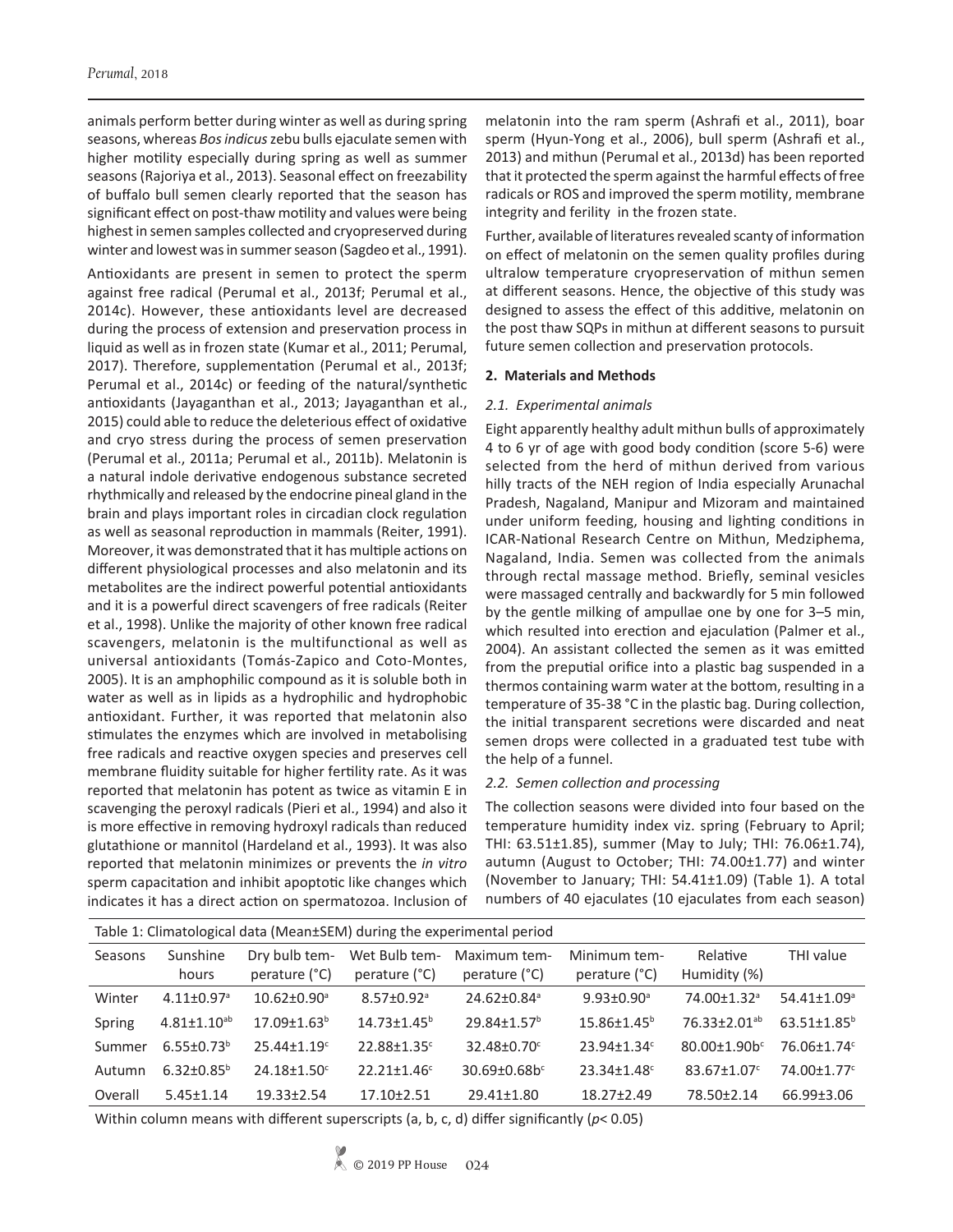were collected from the mithun. Immediately after collection, the samples were kept in a water bath at 37 °C and evaluated for volume, colour, consistency, mass activity and pH. After the preliminary evaluations, samples were subjected to the initial dilution with pre-warmed (37  $\degree$ C) Tris egg yolk citrate glycerol extender (TEYCGE). The partially diluted samples were then brought to the laboratory in an insulated flask containing warm water (37 $\degree$ C) for further processing.

Each ejaculate was split into six equal aliquots and diluted with the TEYCG extender with melatonin. Group 1: semen without additives (control), group 2 to group 6: semen with 1 mM, 2 mM, 3 mM, 4 mM and 5 mM of melatonin, respectively. However, pH of diluents was adjusted to be 6.8–7.0 by using phosphate buffer solution. Diluted semen samples of control and treatment groups were cooled simultaneously from 37 to 5 °C at a rate of 0.2 - 0.3 °C per min in a cold cabinet (IMV, L'Aigle, France) and maintained at 5 °C for 2 h. Polyvinyl chloride (PVC) straws (0.5 mL) (IMV, L'Aigle, France) were filled and maintained in a cold cabinet at 5 °C for 2.5 h. Subsequently, these straws were wipe-cleaned, dried and spread over the freezing rack. The rack containing straws was kept in a biological programmable freezer for freezing (final temperature maintained at -124 °C, 12 min) followed by plunging of straws into the liquid nitrogen (-196 °C) and was stored therein. At the time of evaluation, the stored semen straws were taken out of the cryo-cans and thawed in water bath at 37 °C for 30s.The percentage of sperm motility, viability, total sperm abnormality (Tomar et al., 1997), acrosomal integrity (Watson 1975), plasma membrane integrity by hypo-osmotic swelling test (HOST) (Jeyendran et al., 1984) and nuclear integrity by Feulgen staining technique (Barth and Oko, 1989) were determined as per standard procedure.

## *2.3. Sperm motility*

The forward progressive motility was recorded as percentage of progressively motile spermatozoa after the extension of semen. This was assessed by placing a drop of semen diluted (1:2-3) with Tris diluter on a clean, grease-free glass slide mounted on a stage maintained at 37 °C and observed under high-power objective (20×) after covering with a cover slip. The semen sample was extended to such an extent that approximately 15-20 spermatozoa were visible under the visual field of microscope (Nikon, Eclipse 80i; magnification 200×). Individual progressive forward motility was observed as the percentage of the anterior progressive forward motility of spermatozoa (Salisbury et al., 1985).

## *2.4. Viability and total sperm abnormality*

The per cent live spermatozoa was determined by adopting differential staining techniques using Eosin–Nigrosin staining as described by Lasley and Bogart (1944). Briefly, a drop of eosin (5%) and nigrosin (10%) solution was mixed on a glass slide. One drop of frozen–thawed semen was added to the stain on the slide and mixed. A thin smear was made and airdried immediately by vigorous shaking. Live (unstained) and dead (stained, fully or partially) sperm cells were counted under 40×. These slides were examined for estimating the per cent of abnormal sperm, morphologically based on the observable abnormalities of head, neck, mid-piece and tail region of the spermatozoa (Lasley and Bogart, 1944).

## *2.5. Acrosome integrity*

Acrosomal integrity of post-thawed spermatozoa was assessed using Giemsa stain (Watson, 1975). The slides were examined under oil immersion objective of the microscope to assess acrosome integrity. At least 200 spermatozoa were counted and categorized as having intact acrosome or abnormal or non-intact acrosome.

## *2.6. Plasma membrane integrity*

For determining swelling pattern of spermatozoa in the hypoosmotic solution, solution-A (0.734 g sodium citrate) and solution B (1.351 g fructose) were prepared in 100 ml double distilled water. To prepare 1 ml of hypo-osmotic solution of 150 mOsm  $I<sup>-1</sup>$ , 0.5 ml of each solution A and B was taken in a clean, pre-warmed (37 °C) test tube. This solution is always prepared freshly before each test. The prepared hypo-osmotic solution was tested with advanced micro-Osmometer (Model No: 3MO, USA) to ensure that osmolality of the solution remains 150 mOsm  $I<sup>-1</sup>$ . The hypo-osmotic swelling (HOS) response was assessed as described by Jeyendran et al. (1984). Pattern A: no swelling, no membrane reaction, pattern B: swelling of the tip of the tail, pattern C: different types of hairpin such as swelling pattern or swelling of the mid-piece, and pattern D: complete tail swelling. Spermatozoa displaying either pattern B, C or D were considered positive for HOST at post thawed stage.

# *2.7. Nuclear integrity*

Feulgen reaction specifically and quantitatively stains the DNA in cellular material as described by Barth and Oko (1989). Treating sperm cells with mild solution of HCL hydrolyses the purine-deoxyribose linkages and exposes the free aldehydes group. The latter can react with Feulgen stain to form stable, coloured compound. The amount of stain colour developed is directly proportional to the amount of DNA present in the stained nuclei. For this assay, smear of sperm cells was prepared and fixed in 10% neutral buffered formal solution for 30 min. After fixing, slides were washed in running water for 10 min and incubated for 30 min in 5N HCL. Excess acid was removed by washing the slides twice in the running water for 5 min and then dipped in Schiff reagent (30 min, under dark condition). Excess reagent was removed by rinsing in sulphate water thrice at 2 min interval followed by washing in running water (10 min). Stained slides were dried in air and examined using phase-contrast microscope (Nikon, Eclipse 80i; magnification 1000×). Total number (percentage) of normal and abnormal staining spermatozoa was determined by counting at least 200 cells per sample. Sperm abnormalities were classified into six categories: pyriform heads, giant-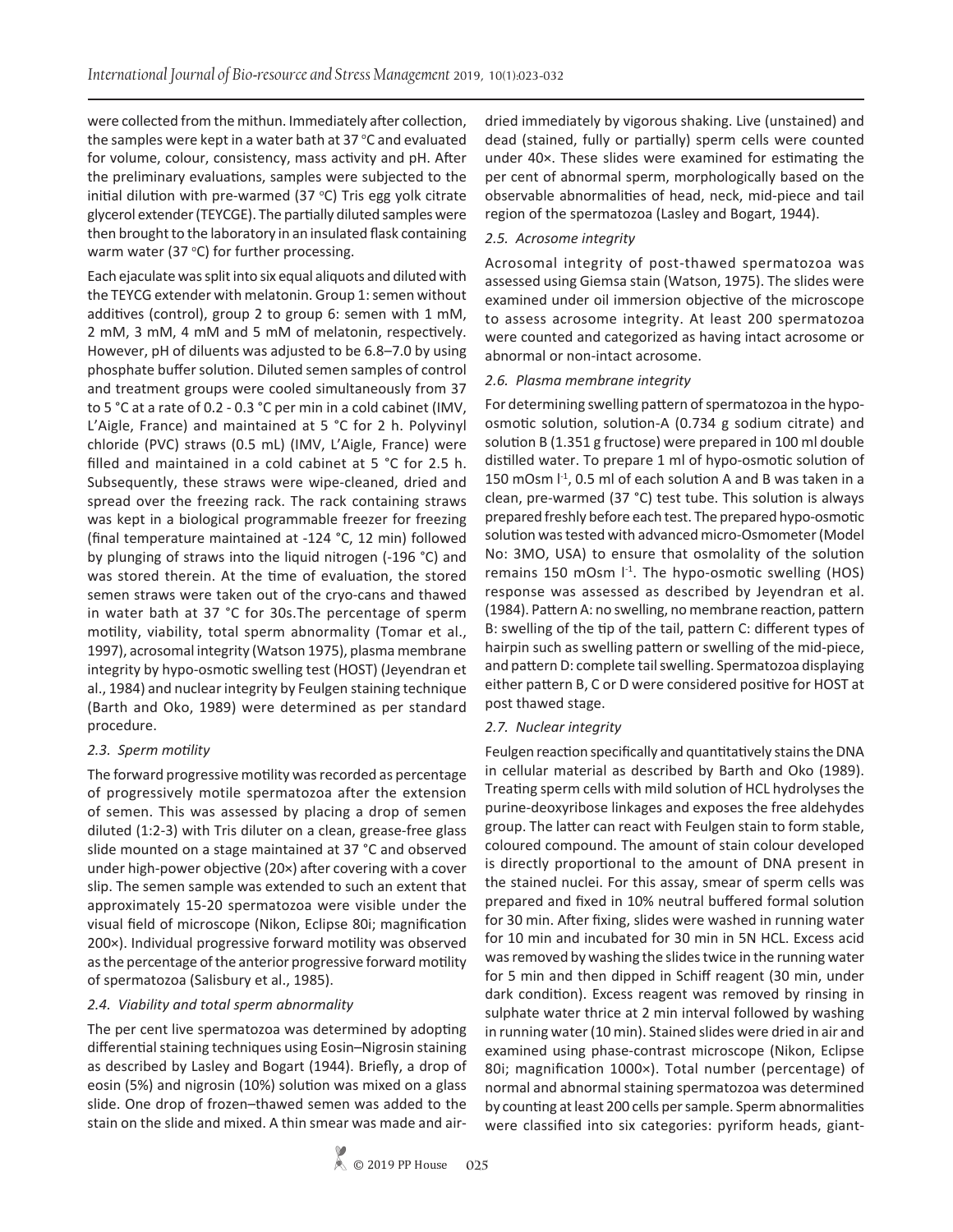rolled-crested heads, pale staining cells, multiple vacuoles, single vacuoles and clumped nuclear material (Barth and Oko, 1989).

#### *2.8. Statistical analysis*

The statistical analysis of the data was performed as per standard procedures (Snedecor and Cochran, 1994). Analysis of variance (ANOVA) was performed using a generalized liner model (Statistical Analysis System for Windows, SAS Version 9.3; SAS Institute, Inc., Cary, NC, 2001) and treatment means were separated using Student–Newman-Keuls (SNK) multiple range test. Tables present the non-transformed data. The data used in the study were tested for normality before analysis using Shapiro–Wilk statistics. Means were analyzed by two way analysis of variance (ANOVA), followed by the Tukey's post hoc test to determine significant differences between the different seasons with treatment or without treatment on these sperm parameters using the SAS software /PC computer program. The per cent data were subjected to arcsine

(angular) transformation before proceeding to general linear model. Differences with values of *p*<0.05 were considered to be statistically significant after arcsine transformation of percentage data.

#### **3. Results and Discussion**

Effects of melatonin on semen quality parameters such as total sperm motility (Table 2), viability (Table 3), total sperm abnormality (Table 4), intactness of acrosome (Table 5), functional plasma membrane integrity (Table 6) and nuclear integrity (Table 7) in the frozen (-196  $°C$ ) thawed semen from different seasons were presented in tables. Results revealed that supplementation of melatonin into TEYCG diluent results decreased significantly (*p*<0.05) the percentages of dead and abnormal spermatozoa as well as acrosomal abnormalities when samples were examined during different seasons as compared to the control group. Semen quality and effect of melatonin on semen quality parameters were

| Table 2: Mean (±S.E.) post thaw motility of mithun sperm treated with melatonin at different seasons |                                |                                |                                 |                                |                                |                                 |  |  |
|------------------------------------------------------------------------------------------------------|--------------------------------|--------------------------------|---------------------------------|--------------------------------|--------------------------------|---------------------------------|--|--|
| Seasons                                                                                              | Experimental groups            |                                |                                 |                                |                                |                                 |  |  |
|                                                                                                      | Control                        | $MT1$ mM                       | $MT 2$ mM                       | MT 3 mM                        | MT 4 mM                        | MT 5 mM                         |  |  |
| Winter                                                                                               | 36.85+1.47CBC                  | 37.78±1.87bcBCD                | 38.88±1.64bcCD                  | $40.41 \pm 1.58^{bD}$          | 35.80±1.98b <sup>cAB</sup>     | $33.82 \pm 1.97$ <sup>bA</sup>  |  |  |
| Spring                                                                                               | $38.38 \pm 1.29$ <sup>cA</sup> | $39.06 \pm 1.49$ <sup>cA</sup> | $41.62 + 2.19$ <sup>cB</sup>    | $44.16 \pm 1.34$ <sup>cC</sup> | $38.14 \pm 1.46$ <sup>cA</sup> | $37.03 + 1.47$ <sup>cA</sup>    |  |  |
| Summer                                                                                               | $30.39 + 1.82$ <sup>aAB</sup>  | 32.92+1.61 <sup>aAB</sup>      | $33.12 + 2.10^{a}$              | $37.83 + 1.73$ <sup>aC</sup>   | 32.16+1.53 <sup>aAB</sup>      | $30.17 + 1.53$ <sup>aA</sup>    |  |  |
| Autumn                                                                                               | $34.18 \pm 1.59 b^{ABC}$       | $35.40 \pm 1.93$ abBC          | $36.40 \pm 1.69$ <sub>bCD</sub> | 39.18±1.38abD                  | $32.97 \pm 2.18a^{bAB}$        | $31.14 \pm 2.14$ <sup>abA</sup> |  |  |

Within columns means with different letters (a, b, c, d) differ significantly ( $p$ <0.05); Within rows means with different letters (A, B, C, D) differ significantly (*p*<0.05)

| Table 3: Mean (±S.E.) post thaw viability of mithun sperm treated with melatonin at different seasons |
|-------------------------------------------------------------------------------------------------------|
|-------------------------------------------------------------------------------------------------------|

| Seasons | Experimental groups             |                                |                                 |                                |                                |                                |  |
|---------|---------------------------------|--------------------------------|---------------------------------|--------------------------------|--------------------------------|--------------------------------|--|
|         | Control                         | MT 1 mM                        | MT 2 mM                         | $MT3$ mM                       | MT 4 mM                        | MT 5 mM                        |  |
| Winter  | $42.29 \pm 1.86^{bAB}$          | $44.28 + 1.61$ <sup>bBC</sup>  | $46.18 + 1.29$ <sup>bC</sup>    | $50.99 + 1.74^{b}$             | 43.82+1.81 $b$ cBC             | $40.82 \pm 1.80^{bA}$          |  |
| Spring  | $45.33 \pm 1.56$ <sup>cBC</sup> | $47.11 \pm 1.13$ <sup>bC</sup> | $50.27 \pm 1.55$ <sup>cD</sup>  | $56.24 \pm 1.30$ <sup>cE</sup> | $43.94 + 1.59$ <sup>cB</sup>   | $41.32 \pm 1.70^{bA}$          |  |
| Summer  | $35.70 \pm 2.09$ <sup>aA</sup>  | $38.10 + 2.13^{aAB}$           | $41.12 + 2.30$ <sup>aB</sup>    | $45.12 + 1.87$ <sup>aC</sup>   | 38.37+2.23 <sup>aAB</sup>      | $36.41 + 2.23$ <sup>aA</sup>   |  |
| Autumn  | $40.34 \pm 1.39^{b}$            | $40.88 + 2.11$ <sup>aBC</sup>  | $43.73 \pm 1.62$ <sup>abC</sup> | $50.15 + 1.85^{b}$             | $40.70 + 2.07$ <sup>abBC</sup> | $34.68 \pm 2.06$ <sup>aA</sup> |  |

Within columns means with different letters (a, b, c, d) differ significantly (*p*<0.05); Within rows means with different letters (A, B, C, D) differ significantly (*p*<0.05)

|  |  | Table 4: Mean (±S.E.) post thaw total sperm abnormality of mithun sperm treated with melatonin at different seasons |  |
|--|--|---------------------------------------------------------------------------------------------------------------------|--|
|--|--|---------------------------------------------------------------------------------------------------------------------|--|

| Seasons | Experimental groups             |                               |                                 |                                |                                |                                 |  |  |
|---------|---------------------------------|-------------------------------|---------------------------------|--------------------------------|--------------------------------|---------------------------------|--|--|
|         | Control                         | MT 1 mM                       | MT 2 mM                         | MT 3 mM                        | MT 4 mM                        | MT 5 mM                         |  |  |
| Winter  | $21.00\pm0.63^{bE}$             | $19.43 \pm 1.08^{bD}$         | $18.27 \pm 0.80$ <sup>bC</sup>  | $15.47 + 0.92bA$               | $17.01 \pm 0.77$ <sup>aB</sup> | $21.38 \pm 0.77$ <sup>bE</sup>  |  |  |
| Spring  | $19.21 \pm 1.10$ <sup>aE</sup>  | $17.17 + 1.14$ <sup>aBC</sup> | $16.74 \pm 1.39$ <sup>aB</sup>  | $14.28 \pm 0.87$ <sup>aA</sup> | $16.89 \pm 1.20$ <sup>aB</sup> | $18.64 \pm 1.12$ <sup>aCD</sup> |  |  |
| Summer  | $26.63 \pm 1.08$ <sup>cC</sup>  | 24.35+0.98 <sup>cB</sup>      | $21.28 \pm 1.04$ <sup>cA</sup>  | 22.29+1.17 <sup>dA</sup>       | $25.83 + 1.19$ <sup>cC</sup>   | $26.73 + 1.11$ <sup>cC</sup>    |  |  |
| Autumn  | $20.47 \pm 0.73$ <sup>bCD</sup> | $19.86\pm0.69^{\mathrm{bC}}$  | $17.65 \pm 0.84$ <sup>abB</sup> | $16.47 \pm 1.10$ <sup>cA</sup> | $18.29 + 1.02^{b}$             | $21.26 \pm 0.92$ <sup>bE</sup>  |  |  |

Within columns means with different letters (a, b, c, d) differ significantly (*p*<0.05); Within rows means with different letters (A, B, C, D) differ significantly (*p*<0.05)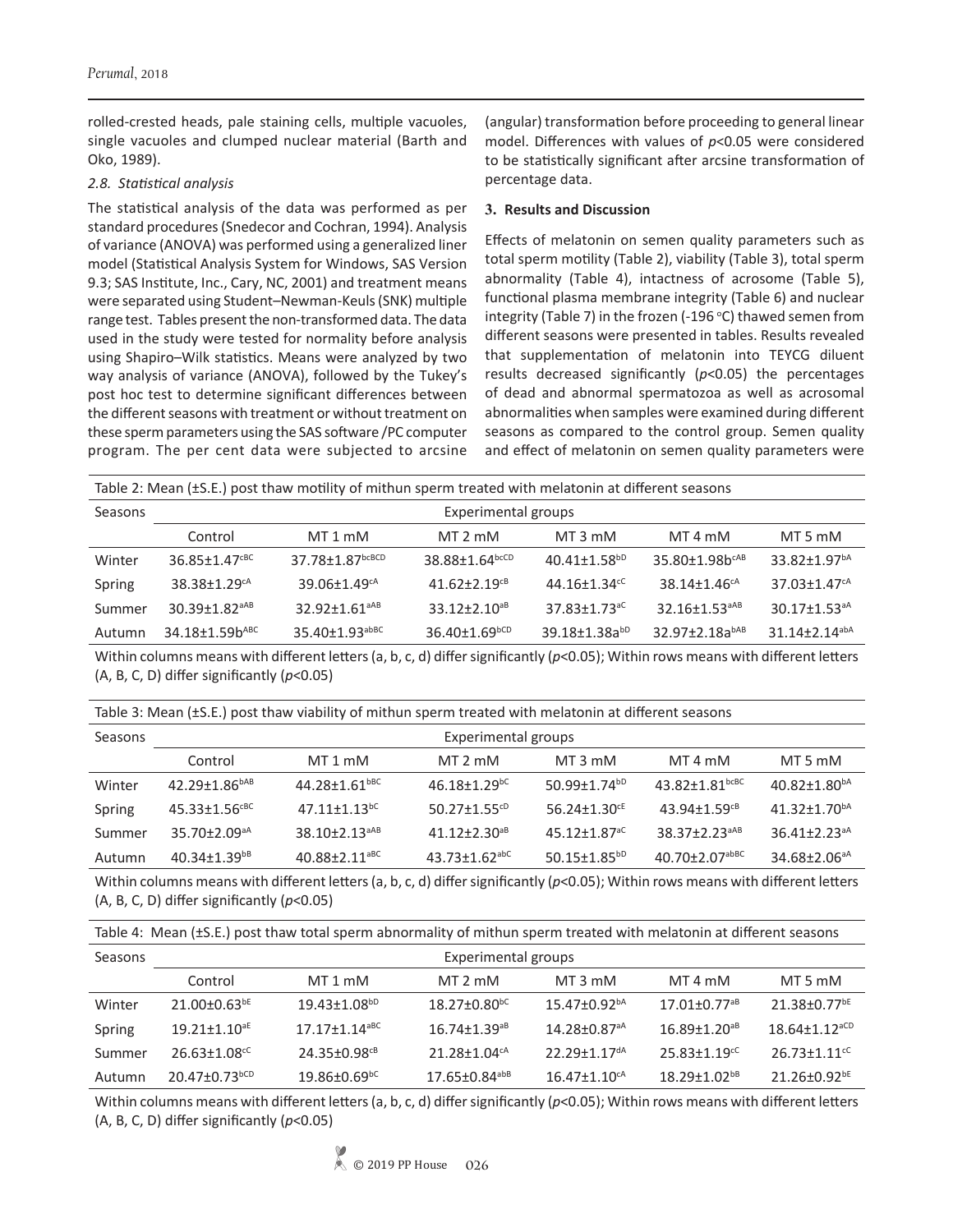*International Journal of Bio-resource and Stress Management* 2019, 10(1):023-032

|         | Table 5: Mean (±S.E.) post thaw acrosomal integrity of mithun sperm treated with melatonin at different seasons |                                |                                |                                |                                 |                                 |  |  |
|---------|-----------------------------------------------------------------------------------------------------------------|--------------------------------|--------------------------------|--------------------------------|---------------------------------|---------------------------------|--|--|
| Seasons | <b>Experimental groups</b>                                                                                      |                                |                                |                                |                                 |                                 |  |  |
|         | Control                                                                                                         | $MT1$ mM                       | MT 2 mM                        | MT 3 mM                        | MT 4 mM                         | MT 5 mM                         |  |  |
| Winter  | 46.30 $\pm$ 1.28 <sup>bA</sup>                                                                                  | $47.58 + 1.26^{bA}$            | $50.72 + 1.77$ <sup>bB</sup>   | 55.15+1.81 <sup>bC</sup>       | 48.39+1.41 <sup>abAB</sup>      | $47.34 \pm 1.46$ <sub>bcA</sub> |  |  |
| Spring  | $48.72 \pm 1.65$ <sup>cA</sup>                                                                                  | 52.54+1.71 $^{CB}$             | 54.40±1.28 <sup>cB</sup>       | 59.85 $\pm$ 1.15 <sup>cC</sup> | $52.63 \pm 1.85$ <sup>cB</sup>  | $48.71 \pm 1.83$ <sup>cA</sup>  |  |  |
| Summer  | $40.38 \pm 1.57$ <sup>aA</sup>                                                                                  | $43.26 \pm 1.45$ <sup>aB</sup> | $47.13 \pm 1.66$ <sup>aC</sup> | $50.80 \pm 1.66$ <sup>aD</sup> | $46.50 \pm 1.44$ <sup>aC</sup>  | $41.38 \pm 1.49$ <sup>aAB</sup> |  |  |
| Autumn  | $46.35 \pm 1.57^{bA}$                                                                                           | $49.11 \pm 1.01^{b}$           | $51.22 \pm 1.19$ <sup>bC</sup> | $54.36 \pm 1.59^{bD}$          | $50.25 \pm 1.50$ <sup>bBC</sup> | $45.28 \pm 1.54^{bA}$           |  |  |

Within columns means with different letters (a, b, c, d) differ significantly (*p*<0.05); Within rows means with different letters (A, B, C, D) differ significantly (*p*<0.05)

Table 6: Mean (±S.E.) post thaw plasma membrane integrity of mithun sperm treated with melatonin at different seasons

| Seasons | Experimental groups            |                                 |                                |                              |                                |                                |  |
|---------|--------------------------------|---------------------------------|--------------------------------|------------------------------|--------------------------------|--------------------------------|--|
|         | Control                        | MT 1 mM                         | MT 2 mM                        | MT 3 mM                      | MT 4 mM                        | MT 5 mM                        |  |
| Winter  | $42.27 \pm 1.65^{bA}$          | $44.42 \pm 1.78$ <sup>bAB</sup> | 49.24+1.51 <sup>bC</sup>       | 53.06±1.61bD                 | 45.99+1.77bBC                  | $42.25 \pm 1.76$ <sup>bA</sup> |  |
| Spring  | $47.42 \pm 1.34$ <sup>dB</sup> | $48.10 + 1.29$ <sup>cB</sup>    | $51.92 \pm 1.84^{cD}$          | $60.69 + 1.62$ <sup>cE</sup> | $45.61 \pm 1.48$ <sup>bB</sup> | $43.01+1.55^{bA}$              |  |
| Summer  | $36.20 \pm 1.80$ <sup>aA</sup> | $41.30 + 1.96$ <sup>aBC</sup>   | 42.96+1.71 <sup>aC</sup>       | $48.27 + 1.60^{aD}$          | $40.10 + 2.19$ <sup>aBC</sup>  | $38.12 + 2.19^{aAB}$           |  |
| Autumn  | $44.43+1.29^{c}$               | 44.85+2.04bBC                   | $48.22 \pm 1.97$ <sup>bC</sup> | 52.24+1.71 <sup>bD</sup>     | 44.10±1.62 <sup>bAB</sup>      | $41.14 + 1.59$ <sup>bA</sup>   |  |

Within columns means with different letters (a, b, c, d) differ significantly ( $p$ <0.05); Within rows means with different letters (A, B, C, D) differ significantly (*p*<0.05)

| Seasons | Experimental groups            |                                  |                              |                                |                                 |                                |  |  |
|---------|--------------------------------|----------------------------------|------------------------------|--------------------------------|---------------------------------|--------------------------------|--|--|
|         | Control                        | MT 1 mM                          | $MT 2$ mM                    | MT 3 mM                        | MT 4 mM                         | MT 5 mM                        |  |  |
| Winter  | $51.66 \pm 1.61^{bAB}$         | $54.14 \pm 1.76$ <sub>bcBC</sub> | 57.00 $\pm$ 1.37bcCD         | 59.25 $\pm$ 1.60 <sup>bD</sup> | 53.11±2.05 <sup>bAB</sup>       | 50.23±2.05 <sup>bA</sup>       |  |  |
| Spring  | 52.28 $\pm$ 1.66 <sup>bA</sup> | $56.31 \pm 1.53$ <sup>cBC</sup>  | $58.87 + 1.91$ <sup>cC</sup> | $64.09 \pm 1.35$ <sup>cD</sup> | 54.30±1.73 <sup>bAB</sup>       | 52.33±1.70 <sup>bA</sup>       |  |  |
| Summer  | $43.19 + 1.73$ <sup>aA</sup>   | $47.17 + 2.10^{a}$               | $49.39 + 1.92$ <sup>aB</sup> | 53.42+2.00 <sup>aC</sup>       | $49.26 \pm 1.82$ <sup>aB</sup>  | $46.73 \pm 1.70$ <sup>aB</sup> |  |  |
| Autumn  | $50.22 \pm 1.73$ <sup>bA</sup> | 53.58+1.51 <sup>bB</sup>         | 55.07+1.55 <sup>bB</sup>     | $58.10 + 1.45$ <sup>bC</sup>   | $52.00 \pm 1.79$ <sup>abA</sup> | $50.22 \pm 1.79$ <sup>bA</sup> |  |  |

Within columns means with different letters (a, b, c, d) differ significantly (*p*<0.05); Within rows means with different letters (A, B, C, D) differ significantly (*p*<0.05)

significantly (*p*<0.05) differed between the seasons and were significantly higher in spring season and lowest was in summer season. Mean total sperm abnormalities were 19.21±1.10, 17.17±1.14, 16.74±1.39, 14.28±0.87, 16.89±1.20 and 18.64±1.12, respectively for control, 1mM, 2 mM, 3 mM, 4 mM and 5 mM of melatonin treated mithun semen in spring season. Additionally, melatonin at 1 mM, 2 mM, 4 mM and 5 mM were significantly inferior to melatonin at 3 mM treatments for these semen quality attributes and there was a significant (*p*<0.05) difference between melatonin at 1 mM, 2 mM, 4 mM, 5 nM and 3 mM (3 mM vs 1, 2, 4, 5 mM) for these response at different seasons. It was obvious from the present data of the experiment that inclusion of melatonin especially at 3 mM to the semen diluent resulted in significant improvement in SQPs and reduction of sperm nuclear, acrosomal and morphological abnormalities in mithun sperm stored in cryopreserved at -196 °C in different seasons. Moreover, semen from spring season has higher freezability and melatonin inclusion during spring season

has significantly higher semen quality and freezability whereas significantly lower semen quality and freezability was observed in summer season.

Results revealed in the present study that inclusion of melatonin in the semen extender, mixed with semen which was collected at different seasons has improved the SQPs and was higher in spring than summer season. Thus melatonin protects the structural stability and function ability of the spermatozoa efficiently at different seasons. Semen quality was differed between the seasons, higher was in spring followed by autumn, winter and lower was in summer season. Thus, melatonin has enhanced the semen quality by cryopreserving efficiently during artificial insemination procedure in mithun species at different seasons. There were scanty reports available on effect of inclusion of melatonin on SQPs in mithun at different seasons at ultra-low temperature (-196 °C) and this is the first report of the effect of melatonin on SQPs in cryopreserved mithun semen, collected at different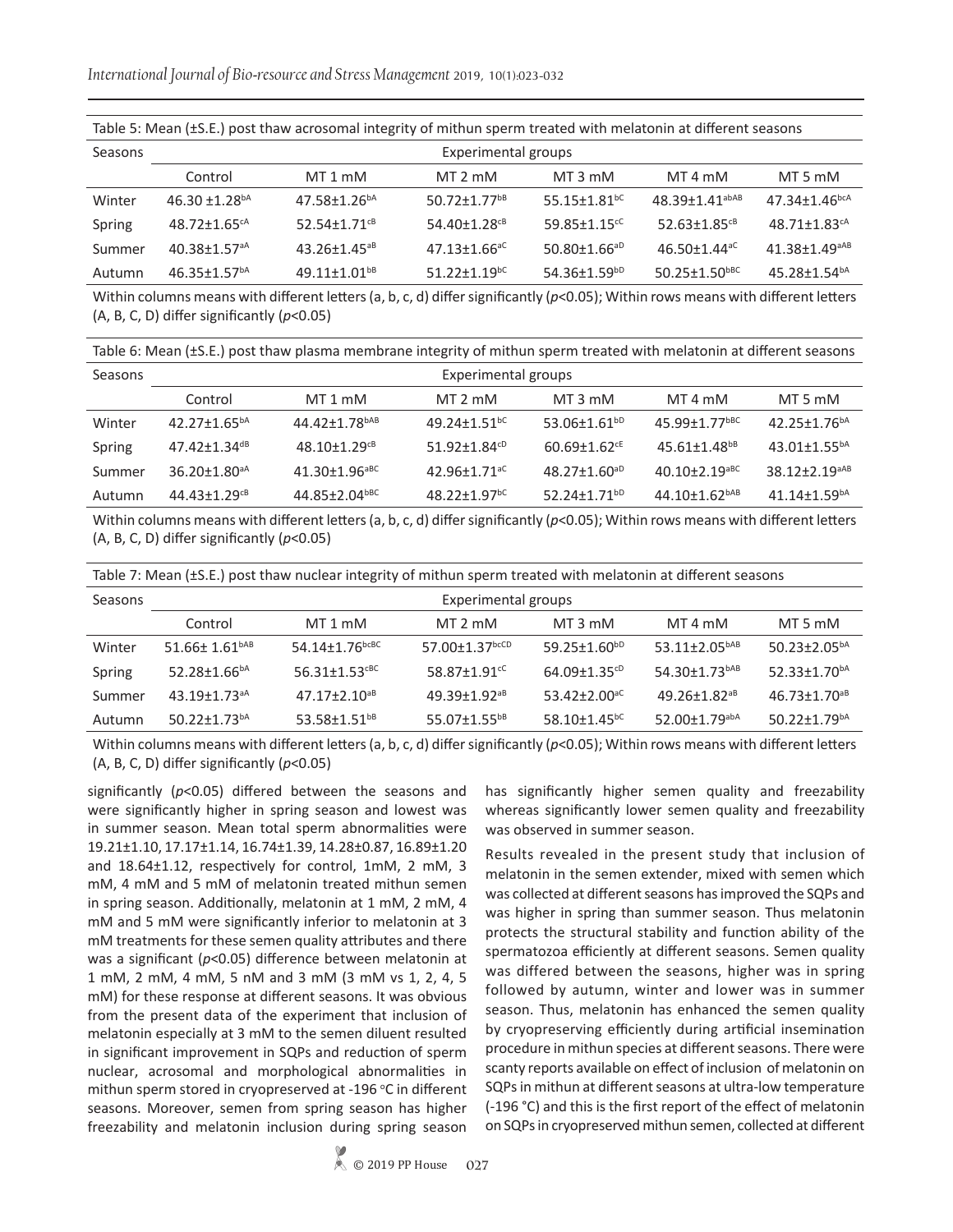seasons to the best of our knowledge. However, various authors reported that melatonin has significant beneficial effects on cryopreservation of mammalian sperm and improves the SQPs of spermatozoa (Ashrafi et al., 2011; Hyun-Yong et al., 2006; Ashrafi et al., 2013). Melatonin inclusion on these SQPs revealed significant difference between the treatment groups in different seasons. The beneficial effects of melatonin in semen cryopreservation are due to it is a very potent antioxidant (Ashrafi et al., 2011; Hyun-Yong et al., 2006; Ashrafi et al., 2013). Season is one of the essential criteria that have altered the variation in SQPs and fertility. Semen quality parameters are significantly affected by seasons. Heat tolerance as well as disease resistance capacity of indigenous cattle (*Bos indicus)* is significantly higher than exotic (*Bos taurus)* bulls characterized by lower percentage of total sperm abnormalities (Rajoriya et al., 2013).

Mammalian sperm membrane made up of high polyunsatured fatty acids and it renders the sperm very susceptible to affected with lipid peroxidation, which happens as a result of the peroxidation of the membrane lipids by partially reduced oxygen molecules such as hydrogen peroxide, superoxide and hydroxyl radicals (Dandekar et al., 2002; Perumal et al., 2016b). Lipid peroxidation of the sperm membrane finally inturn to impairment of function of the sperm due to higher attacks by free radical or ROS causes alteration of total sperm motility and membrane integrity and damage to sperm DNA and infertility through oxidative stress and production of cytotoxic aldehydes (Perumal et al., 2011a). Besides, the antioxidant system of seminal plasma as well as spermatozoa is compromised during semen dilution and processing (Alvarez and Storey, 1992). The antioxidant concentration decreased during the preservation process by dilution of semen with extender and excessive generation of free radical or ROS molecules (Kumar et al., 2011). Natural as well as synthetic antioxidant systems have been explained as a defense functioning mechanism against lipid peroxidation in semen (Kumar et al., 2011). Therefore, supplementation of exogenous antioxidants with naturally available could reduce the impact of oxidative stress during the sperm storage process and thus improve the quality of cryopreserved semen (Ashrafi et al., 2011; Perumal et al., 2013e). Seasons are also majorly influenced on the LPO production and antioxidant concentration as higher level of antioxidant was reported in winter as compared to summer season and higher LPO in summer season than in winter season in semen of Tharparkar bull (Rajoriya et al., 2013).

The summer season causes thermal and hot stress to the animal which also affect the Leydig cell function as chronic heat treatment has to reduce testosterone production and functions of accessory sex glands especially epididymis as well as seminal vesicles because as these antioxidants are arrived from epididymis mainly cauda epididymis (Fouchecourt et al., 2000) and seminal vesicle (Tramer et al., 1998) into the semen stream because the epididymis, accessory sex glands

are thermo sensitive and androgen dependent (Saeed et al., 1994). Therefore the production of antioxidants was lower and LPO production was higher in summer than in spring or autumn or winter season in mithun.

The results of the present study showed that inclusion of melatonin at 3 mM improved the keeping quality of mithun semen which cryopreserved at -196 °C in different seasons and was higher in spring season. But the sperm motility was declined in summer season. Similar reports were observed in indigenous Tharparkar cattle (Rajoriya et al., 2013) that winter season favours more sperm motility than summer season. Similar report was also observed in another mountain animal yak as sperm from autumn season was significantly better SQPs than summer season (Sarkar et al., 2009). The motility of sperm cell develops during their passage through the epididymis. Anaphylactic stress caused by summer heat stress, as depicted by the significant rise in body as well as testes temperature causes derangement in epididymal functions and spermatogenesis which could lead to summer stressmediated decreased sperm motility and with similar feature of testicular hypoplasia and degeneration (Arthur et al., 1989). Higher temperature could give rise to secondary sperm abnormalities as well with increase in sperm tail and mid-piece abnormalities as reported in testicular degeneration or partial hypoplasia of testes (Sullivan, 1978).

Similarly, reduced rate of the sperm motility percentage was significantly higher in semen samples treated with 4 or 5 mM melatonin or without melatonin (control). Whereas inclusion of melatonin at 3 mM causes the motility and viability parameters were increased as compared to control group (Succu et al., 2011). The differential effects of the different concentration of melatonin might be explained according to the report of Ashrafi et al. (2011) reported that the excessive amount of antioxidants than threshold causes alteration of the osmotic pressure or physiological changes of the extender and high fluidity of plasma membrane above the desired point, making the sperm more susceptible to damages on acrosome which may be harmful to spermatozoa that leads to decreased the spermatozoa performance after cryopreservation at ultralow temperature. In addition to this, the concentration of antioxidants included to extender should be considered since higher dosage of antioxidants may be harmful to spermatozoa due to the change in physiological condition of semen extender. In mithun, survival of spermatozoa will increase when the concentration of antioxidant included to extender increases. However, the antioxidant concentration higher than required amount was toxic to spermatozoa (Perumal et al., 2015). The over expression of melatonin may reflect a defect in the development or maturation of spermatozoa as well as sperm cellular damage, resulting in decreased sperm fertilization potential (Ashrafi et al., 2013). Similarly, in the present study, increasing dosage of melatonin, at 4 mM or 5 mM affected the seminal parameters in mithun semen TEYCG extender. At the same time, less concentration also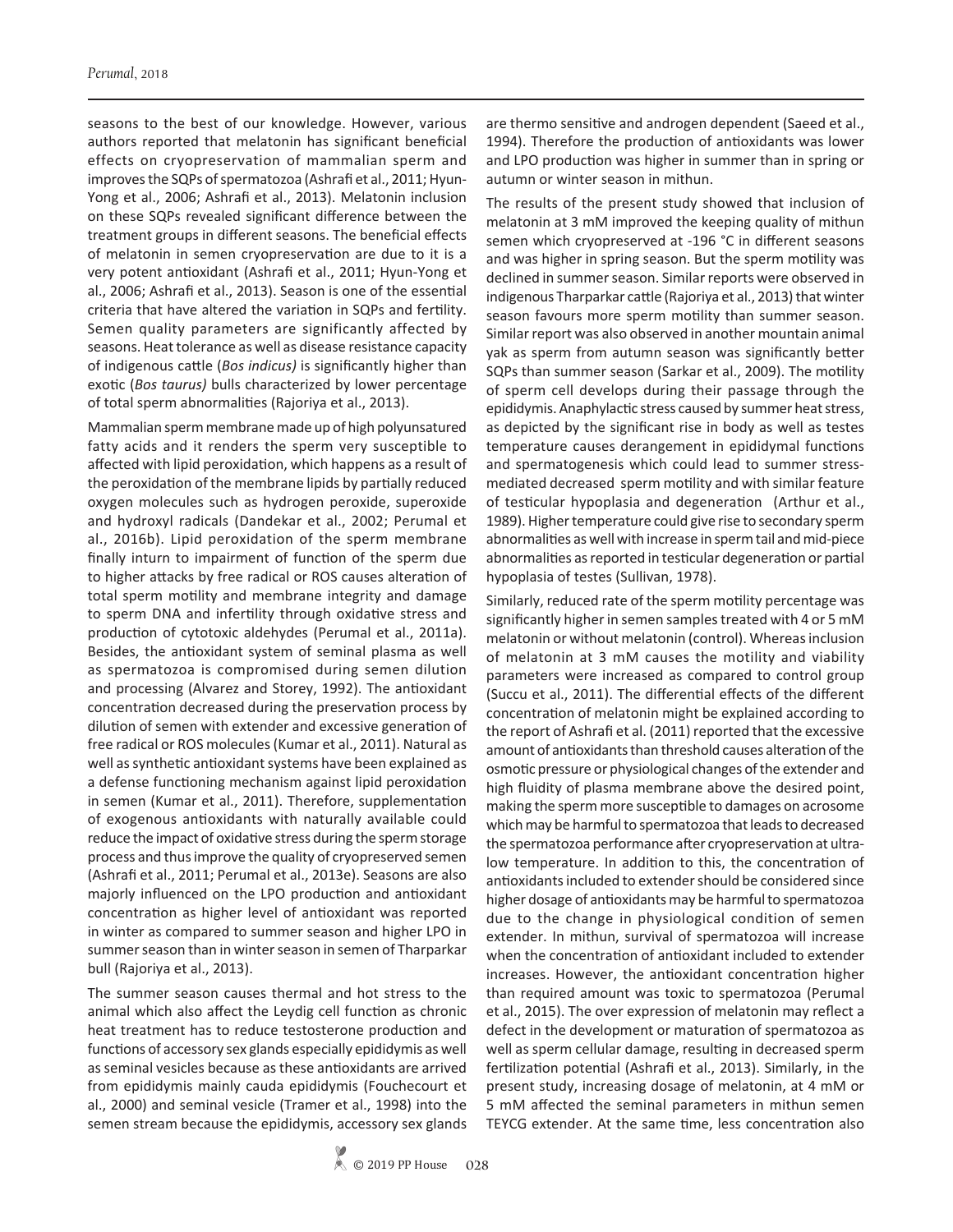affected the semen quality parameters. However as per the concentration, the SQPs were increased from control to 3 mM then decreased to 5 mM. Differences in preservation protocols and extender formulations among laboratories, the time of addition/exposure of sperm with antioxidant, concentration of antioxidants and between species may explain, at least in part, this variability. The improvement of semen quality due to addition of exogenous melatonin recorded in the present study was previously reported in the form of motility and intact acrosomal membrane in ram sperm (Ashrafi et al., 2011), boar sperm (Hyun-Yong et al., 2006), bull sperm (Ashrafi et al., 2013) and mithun (Perumal et al., 2013d). Moreover, the addition of exogenous melatonin was significantly improving the percentages of DNA morphology, sperm viability and intact plasma membrane (swelling tails) especially at a level of 3 mM of melatonin. The highest percentages of acrosomal membranes and intact plasma which were observed in the present study due to melatonin at 3 mM may be the reason for higher motility in these samples (Ashrafi et al., 2013). Mitochondria in sperm cells encase the axosome, connect with dense fibres in the middle pieces and produce adenosine triphosphate (ATP). It has been reported (Aitken and Clarkson, 1987) that the axoneme and mitochondria in sperms may be damaged by a high level of ROS. Studies have shown that melatonin can stabilise and protect the mitochondria through several different mechanisms (Lopez et al., 2009).

Melatonin helps to maintain the integrity of normal acrosome and stabilizes the plasmalemma of spermatozoa causes increase of motility (Sonmez et al., 2007). Melatonin, in sperm cells, reacts with many free radicals directly for protecting mammalian cells against oxidative stress or ROS and hence maintaining the total sperm motility (Ashrafi et al., 2013). Therefore, in this study, attempts to improve the motility and viability of the sperm cells by incorporating melatonin in cryopreservation (Ashrafi et al., 2011) and already frozen semen form have been investigated in other species (Ashrafi et al., 2013). Similar result was reported in Tharparkar bulls as semen ejaculates from winter season have significantly higher total sperm acrosomal integrity than ejaculates collected from summer season (Rajoriya et al., 2013).

Since, functional plasma membrane integrity indicates the biochemical integrity of sperm plasma membrane and it is involved in the process of capacitation, acrosome reaction and ultimately binding of spermatozoa to the oocyte for fertilization (Argov et al., 2007). So, this test is able to assess the fertilizing ability of spermatozoa and the ultimate target of which is to reduce the incidence of repeat breeding problem in mithun. Perumal (2018b) observed that decrease in HOST reacting spermatozoa following scrotal insulation in mithun due to increase of testicular temperature and body temperature as in summer hot stress. Similarly, in a study on bulls, HOS test reacting spermatozoa were reduced after heat treatment (Sivaramalingam, 1994) similar to summer season. Thus it can be proposed that summer heat stress affects the HOS percentage by affecting the biochemical integrity of the sperm plasma membrane. Similar report was observed in indigenous (*Bos indicus*) cattle (Rajoriya et al., 2013), buffaloes (Sagdeo et al., 1991), sheep (Colas 1980), goat (Zarazaga et al., 2009) and horse (Pickett et al., 1975) as season has significance influence on sperm acrosomal integrity.

In general, sperm morphology usually returns to normal value within approximately 8 weeks of the thermal insult (Kastelic et al., 1996). However, a prolonged and (or) severe increase in testicular temperature will increase the interval for recovery in summer season. It appears that the decrease in semen quality associated with increased testicular temperature is ultimately related to the severity and the duration of the increased testicular temperature.

A recent study report indicated that semen quality is deteriorated (Aitken et al., 2010) by which DNA damage is induced in the male gamete by oxidative stress and spermatozoa are particularly vulnerable to this because they generate ROS and are rich in targets for oxidative attack. The author also draws attention to the fact that, because spermatozoa are transcriptionally inactive and have little cytoplasm, they are deficient in both antioxidants and DNA-repair systems. Oxidative stresses may be a cause of male infertility and contribute to DNA fragmentation in spermatozoa (Perumal et al., 2011b). There are few studies on the effects of antioxidant inclusion to the extenders during cooling and/or freezing mammalian spermatozoa (Ashrafi et al., 2013). In mithun semen, ROS are generated mainly by damaged and abnormal spermatozoa and by contaminating leukocytes. ROS damage the cells by changes to lipids, proteins and DNA. Spermatozoa are potentially susceptible to peroxidative damage caused by ROS excess due to high amounts of polyunsaturated fatty acids in membrane phospholipids of sperm and to sparse cytoplasm. In the present study, inclusion of melatonin has decreased the DNA integrity /nuclear integrity especially at 3mM in mithun semen preserved at -196 °C in different seasons. It is similar to reports of Succu et al. (2011) that the inclusion of melatonin preserved DNA integrity in cryopreserved ram spermatozoa.

Moreover, it maintains plasma and mitochondrial membrane integrity and cytoskeleton structure of flagella of sperm as cell protecting effects. Melatonin has also protects and stimulates the activities of antioxidant enzymes (Karbownik and Reiter, 2000), which helps to maintain membrane transportation (Alvarez and Storey, 1992) and fertility of the spermatozoa. It results indirectly decrease the number of free radicals, ROS and also may increase the production of molecules protecting the sperm cells against oxidative stress. Indeed, melatonin was shown to be twice as potent as vitamin E in removing peroxyl radicals (Pieri et al., 1994) and it is more effective in scavenging the hydroxyl radicals than reduced glutathione and mannitol (Hardeland et al., 1993).

Melatonin is produced and secreted during the night (dark).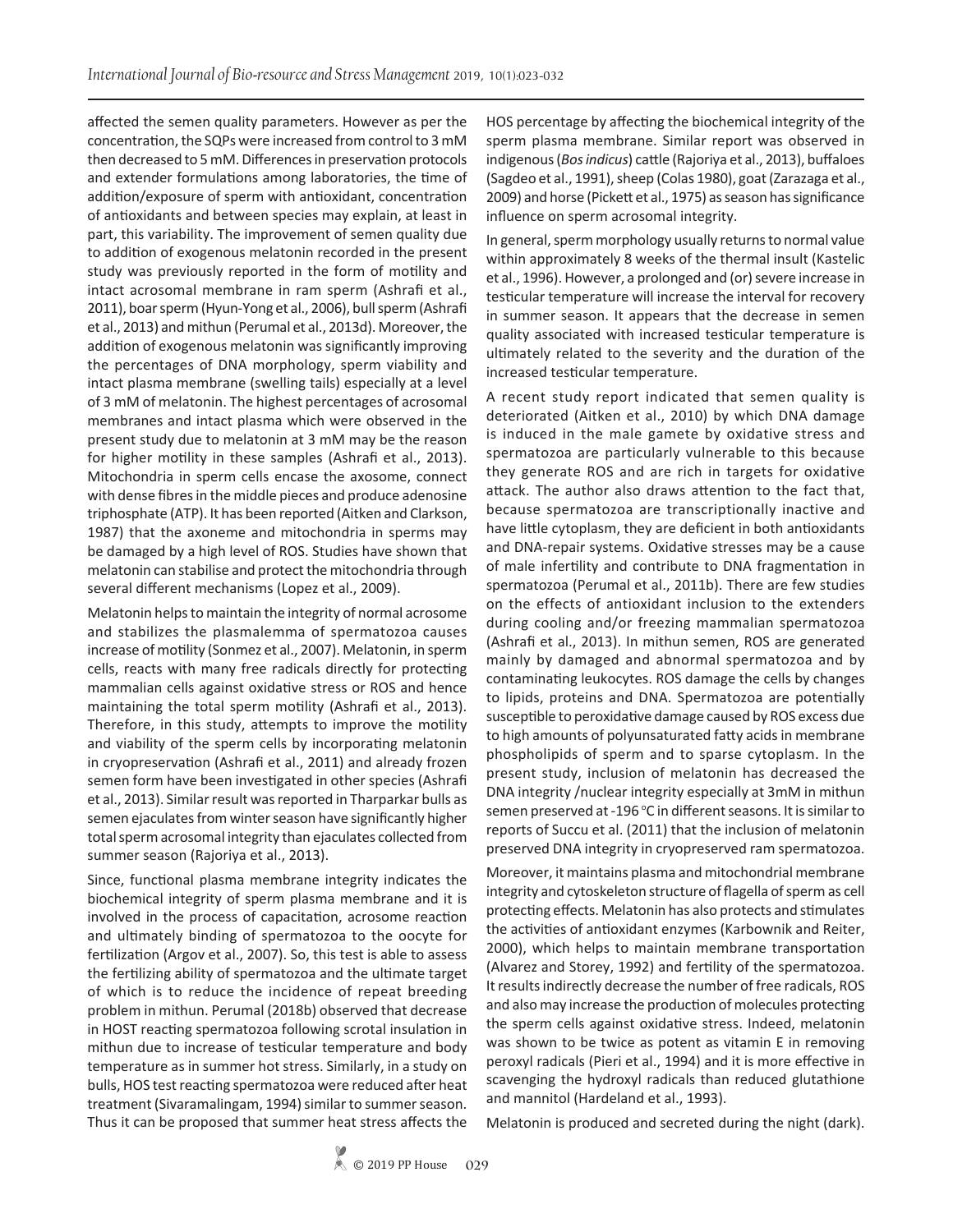As days become shorter, the exposure to melatonin increases; this hormone, through a complex action on the hypothalamuspituitary-gonads axis, exerts a stimulating effect on GnRH secretion by the hypothalamus and modulating gonadotropin and testosterone production (Gavella and Lipovac, 2000) in short-day breeders. In the present study, semen production and semen quality were significantly higher in spring and winter seasons, the seasons have short day light. This indicates that during this short day season, there was more secretion of melatonin in mithun and protected the semen quality parameters along with stimulation of hypothalamus to secrete more GnRH followed by high semen production. Moreover, there may be high variation in melatonin secretion and concentration throughout the year in mithun seminal plasma that could partly explain the differences in sperm quality and fertility observed between the breeding and non-breeding seasons (Ashrafi et al., 2013) in mithun species. Similarly, in mithun cows, short day may induce secretion of melatonin, stimulation of GnRH followed by expression of heat, breeding, conception and calving. But in the present study, we didn't measure the melatonin and other reproductive hormones concentration in different season in both male and female animal.

## **4. Conclusion**

Improvements in SQPs may be due to prevention of excessive generation of ROS by antioxidant property of melatonin indicates that the melatonin protects in dose dependent manner. Thus it protected the spermatozoa during preservation and enhancing fertility at 3 mM. Further, semen production and melatonin effect on SQPs were higher in spring than in summer season. Concluded that semen collection and preservation should be conducted from winter to spring season (November to April) and 3 mM melatonin is more suitable for semen cryopreservation.

## **5. Acknowledgement**

This research work was supported by a grant from the Department of Biotechnology, Government of India, New Delhi, India for the project entitled "Evaluation of melatonin as fertility marker in Mithun (*Bos frontalis*) bulls: Effect on circadian rhythm and seasonal variation in SQPs" (Project No. BT/PR9590/AAQ/1/562/2013 dated 05.12.2014).

# **6. References**

- Aitken, R.J., Clarkson, J.S., 1987. Cellular basis of defective sperm function and its association with the genesis of reactive oxygen species by human spermatozoa. Journal of Reproduction and Fertility 81(2), 459–469.
- Aitken, R.J., De Luliis, G.N., Finnie, J.M., Hedges, A., McLachlan, R., 2010. Analysis of the relationships between oxidative stress, DNA damage and sperm vitality in a patient population: development of diagnostic criteria. Human Reproduction 25(10), 2415–2426.
- Alvarez, J.G., Storey, B.T., 1992. Evidence for increased lipid

peroxidative damage and loss of superoxide dismutase activity as a model of sub lethal cryo damage to human sperm during cryopreservation. Journal of Andrology 13, 232–241.

- Argov, N., Sklan, D., Zeron, Y., Roth, Z., 2007. Association between seasonal changes in fatty-acid composition, expression of VLDL receptor and bovine sperm quality. Theriogenology 67, 878–885.
- Arthur, G.H., Noakes, D.E., Pearson, H., 1989. Veterinary Reproduction and Obstetrics.6th edn. London. Bailliere Tindal, 509–584.
- Ashrafi, I., Kohram, H., Ardabili, F.F., 2013. Antioxidative effects of melatonin on kinetics, microscopic and oxidative parameters of cryopreserved bull spermatozoa. Animal Reproduction Science 139(1-4), 25–30.
- Ashrafi, I., Kohram, H., Naijian, H., Bahreini, M., Poorhamdollah, M., 2011. Protective effect of melatonin on sperm motility parameters on liquid storage of ram semen at 5 °C . African Journal of Biotechnology 10(34), 6670–6674.
- Baruah, K.K., Mondal, M., Dhali, A., Bora, B., Mech, A., Baruah, A., Perumal, P., Das, K.C., 2016. Research on freezability of spermatozoa by use of various concentrations of glycerol in mithun (*Bos frontalis*) semen cryopreservation. International Journal of Bioresource and Stress Management 7(5), 1173–1176.
- Barth, A.D., Oko, R.J., 1989. Preparation of semen for morphological examination in Abnormal morphology of bovine spermatozoa. Iowa State University Press, Ames, IA, 8–18.
- Colas, G., 1980. Seasonal variations of the quality of sperm in the Ile-de-France ram. I. Study of the cellular morphology and ''massal'' motility. Reproduction, Nutrition and Development 20, 1789–1799.
- Dandekar, P., Nadkarni, G.D., Kulkarni, V.S., Punekar, S., 2002. Lipid peroxidation and antioxidant enzymes in male infertility. Journal of Postgraduate Medicine 48, 186–189.
- Dhali, A., Mech, A., Prakash, B., Mondal, M., Mukherjee, A., Mukherjee, S., Rajkhowa, S., Baruah, K.K., Das, K.C., 2008. Breeding Management (cited in: Mithun: A gifted bio- resource of the north eastern hills), ICAR-NRC on Mithun, Nagaland, India, 32–24.
- Fouchecourt, S., Metayer, S., Locatelli, A., Dacheux, F., Dacheux, J.L., 2000. Stallion epididymal fluid proteome: qualitative and quantitative characterization; secretion and dynamic changes of major proteins. Biology of Reproduction 62, 1790–1803.
- Gavella, M., Lipovac, V., 2000.Antioxidative effect of melatonin on human spermatozoa. Archives of Andrology 44(1), 23–27.
- Hardeland, R., Reiter, R.J., Poeggeler, B., Tan, D.X., 1993. The significance of the metabolism of the neurohormone melatonin: Antioxidative protection and formation of bioactive substances. Neuroscience and Biobehavioral Reviews 17(3), 347–357.
- Hyun-Yong, J., Sung-Gon, K., Jong-Taek, K., Choon-Keun, P.,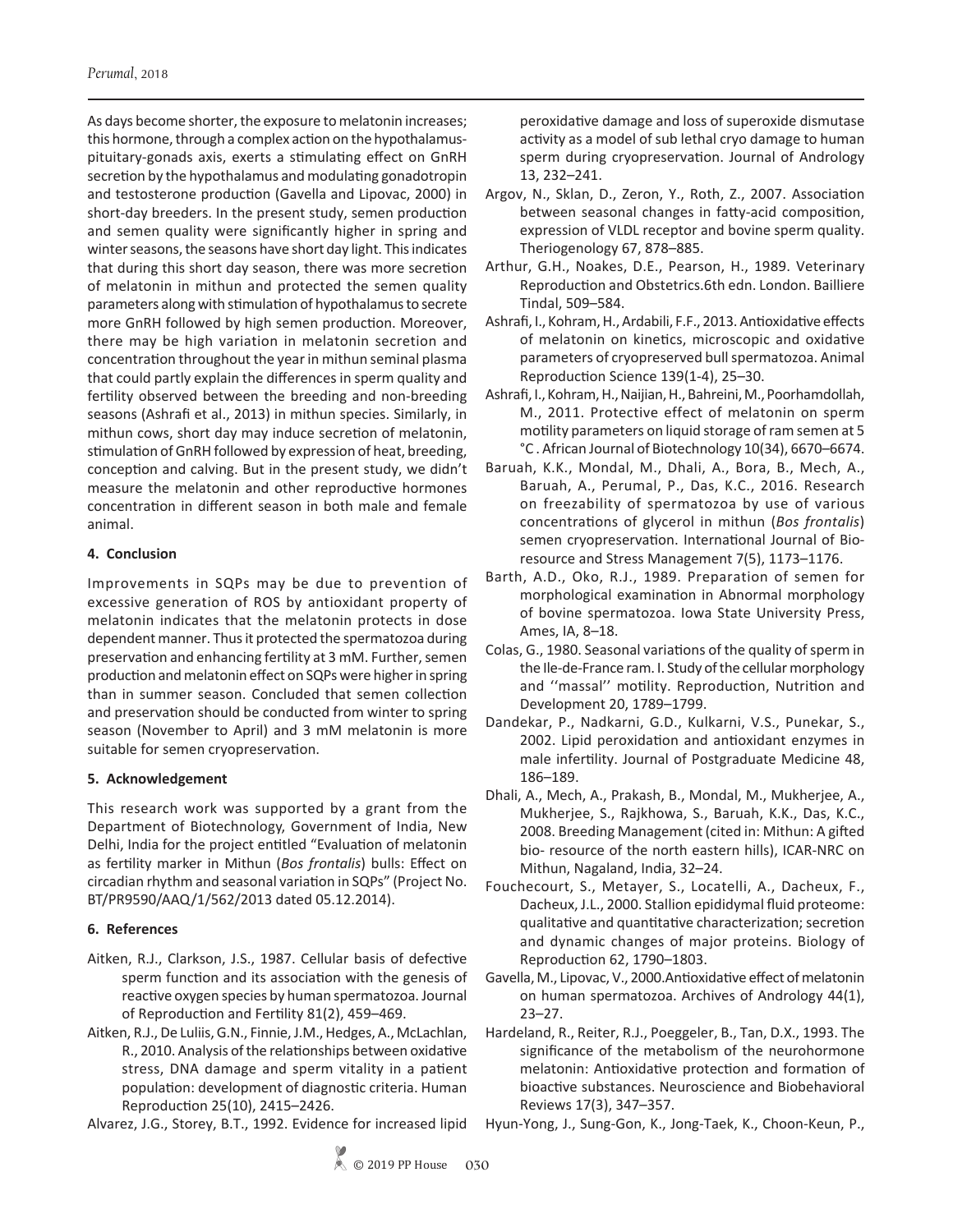Hee-Tae, C., Hak-Kyu, L., Boo-Keun, Y., 2006. Effects of antioxidants on sperm motility during in vitro storage of boar semen. Korean Journal of Gerontology 16(6), 47–51.

- Jayaganthan, P., Perumal, P., Balamurugan, T.C., Verma, R.P., Singh, L.P., Pattanaik, A.K., Kataria, M., 2013. Effects of *Tinospora cordifolia* supplementation on semen quality and hormonal profile of ram. Animal Reproduction Science 140(1), 47–53.
- Jayaganthan, P., Perumal, P., Balamurugan, T.C., Verma, R.P., 2015. Effect of *Tinospora cordifolia* supplementation on sexual behaviuor and semen production of rams. Indian Journal of Animal Research 49(1), 135–137.
- Jeyendran, R.S., Vander Ven, H.H., Parez-Pelaez, M., Crabo, B.G., Zaneweld, L.J.D., 1984. Development of an assay to assess the functional integrity of the human membrane and its relationship to other semen characteristics. Journal of Reproduction and Fertility 70, 219–28.
- Karbownik, M., Reiter, R.J., 2000.Antioxidative effects of melatonin in protection against cellular damage caused by ionizing radiation. Proceedings of the Society for Experimental Biology and Medicine 225(1), 9–22.
- Kastelic, J.P., Cook, R.B., Coulter, G.H., Saacke, R.G., 1996. Insulating the scrotal neck affects semen quality and scrotal/testicular temperatures in the bull. Theriogenology 45, 935–942.
- Kumar, R., Jagan Mohanarao, G., Arvind, R., Atreja, S.K., 2011. Freeze-thaw induced genotoxicity in buffalo (*Bubalus bubalis*) spermatozoa in relation to total antioxidant status. Molecular Biology Report 38(3), 1499–1506.
- Lasley, J.F., Bogart, R., 1944. A comparative study of epididymal and ejaculated spermatozoa of boar. Journal of Animal Science 3, 360–370.
- Livestock Census of India (19th)., 2012. All India Report. Ministry of Agriculture Department of Animal Husbandry, Dairying and Fisheries, Krishi Bhawan, New Delhi, India, 2012.
- Lopez, A., Garcia, J.A., Escames, G., Venegas, C., Ortiz, F., Lopez, L.C., Acuna- Castroviejo, D., 2009. Melatonin protects the mitochondria from oxidative damage reducing oxygen consumption, membrane potential, and superoxide anion production. Journal of Pineal Research 46(2), 188–198.
- Palmer, C., Amundson, S., Brito, L., Waldner, C., Barth, A., 2004.Use of oxytocin and cloprostenol to facilitate semen collection by electro-ejaculation or transrectal massage in bulls. Animal Reproduction Science 80, 213–223.
- Perumal, P., Selvaraju, S., Selvakumar, S., Barik, A.K., Mohanty, D.N., Das, R.K., Srinibas Das, Mishra, P.C., 2011a.Effect of pre-freeze addition of cysteine hydrochloride and reduced glutathione in semen of crossbred Jersey bulls on sperm parameters and conception rates. Reproduction in Domestic Animals 46(4), 636–641.
- Perumal, P., Selvaraju, S., Barik, A.K., Mohanty, D.N., Das, S., Mishra, P.C., 2011b. Role of reduced glutathione

in improving post-thaw seminal parameters in poor freezable Jersey crossbred bull semen. Indian Journal of Animal Sciences 81, 807–810.

- Perumal, P., Selvaraju, S., Barik, A.K., Mohanty, D.N., Das, S., Mishra, P.C., Veeraselvam, M., 2012a. Reduced glutathione and cysteine hydrochloride on sperm motility and velocity parameters of poor crossbred bull semen. International Journal of Bio-Resource and Stress Management 3(2), 145–151.
- Perumal, P., Selvaraju, S., Barik, A.K., Mohanty, D.N., Das, S., Mishra, P.C., Veeraselvam, M., 2012b. Cysteine hydrochloride on post-thawed seminal characters of Jersey crossbred bull. International Journal of Bio-Resource and Stress Management 3(2), 232–235.
- Perumal, P., Srivastava, N., Srivastava, S.K., Chamuah, J.K., Veeraselvam, M., 2012c. Hereditary and congenital causes of infertility in buffalo (*Bubalus bubalis*) bulls. International Journal of Bio-Resource and Stress Management 3(4), 472–480.
- Perumal, P., 2013. Effect of unilateral cryptorchidism on seminal parameters of mithun (*Bos frontalis*). Indian Veterinary Journal 91(9), 43–46.
- Perumal, P., Khate, K., Rajkhowa, C., 2013a. Effect of foot and mouth disease vaccination on seminal and biochemical profiles of mithun (*Bos frontalis*) semen. Asian Pacific Journal of Reproduction 2(3), 209–214.
- Perumal, P., Vupru, K., Khate, K., Veeraselvam, M., Verma, A.K., 2013b.Effect of foot and mouth disease vaccination on the semen quality of mithun (*Bos frontalis*). Advances in Animal and Veterinary Sciences 1(5), 151–156.
- Perumal**,** P., Vupru, K., Khate, K., Veeraselvam, M., Verma, A.K., Nahak, A.K., Rajkhowa, C., 2013c. Spontaneous erection and masturbation in mithun (*Bos frontalis*) bulls. International Journal of Bio-Resource and Stress Management 4(4), 645–647.
- Perumal, P., Vupru, K., Khate, K., 2013d. Effect of addition of melatonin on the liquid storage (5 °C) of mithun (Bos *frontalis*) semen. International Journal of Zoology 2013, 10 Pages, Article id. 642632.
- Perumal, P., Vupru, K., Rajkhowa, C., 2013e. Effect of addition of taurine on the liquid storage (5 °C) of mithun (Bos *frontalis*) semen. Veterinary Medicine International 2013, 7 Pages, Article Id. 165348.
- Perumal, P., Chamuah, J.K., Rajkhowa, C., 2013f. Effect of catalase on the liquid storage (5 °C) of mithun (Bos *frontalis*) semen. Asian Pacific Journal of Reproduction 2(3), 209–214.
- Perumal, P., 2014a. Studies on effect of low density lipoprotein on freezability and fertilizing ability of spermatozoa in mithun (*Bos frontalis*) bulls. Ph.D. Thesis submitted to ICAR-Indian Veterinary Research Institute, Deemed University, Izatnagar, Bareilly, Uttar Pradesh, India.
- Perumal, P., 2014b. Effect of foot and mouth disease vaccination on semen production in mithun (*Bos frontalis*). Journal of Research 1, 935.
- Perumal, P., 2014c. Effect of superoxide dismutase on the